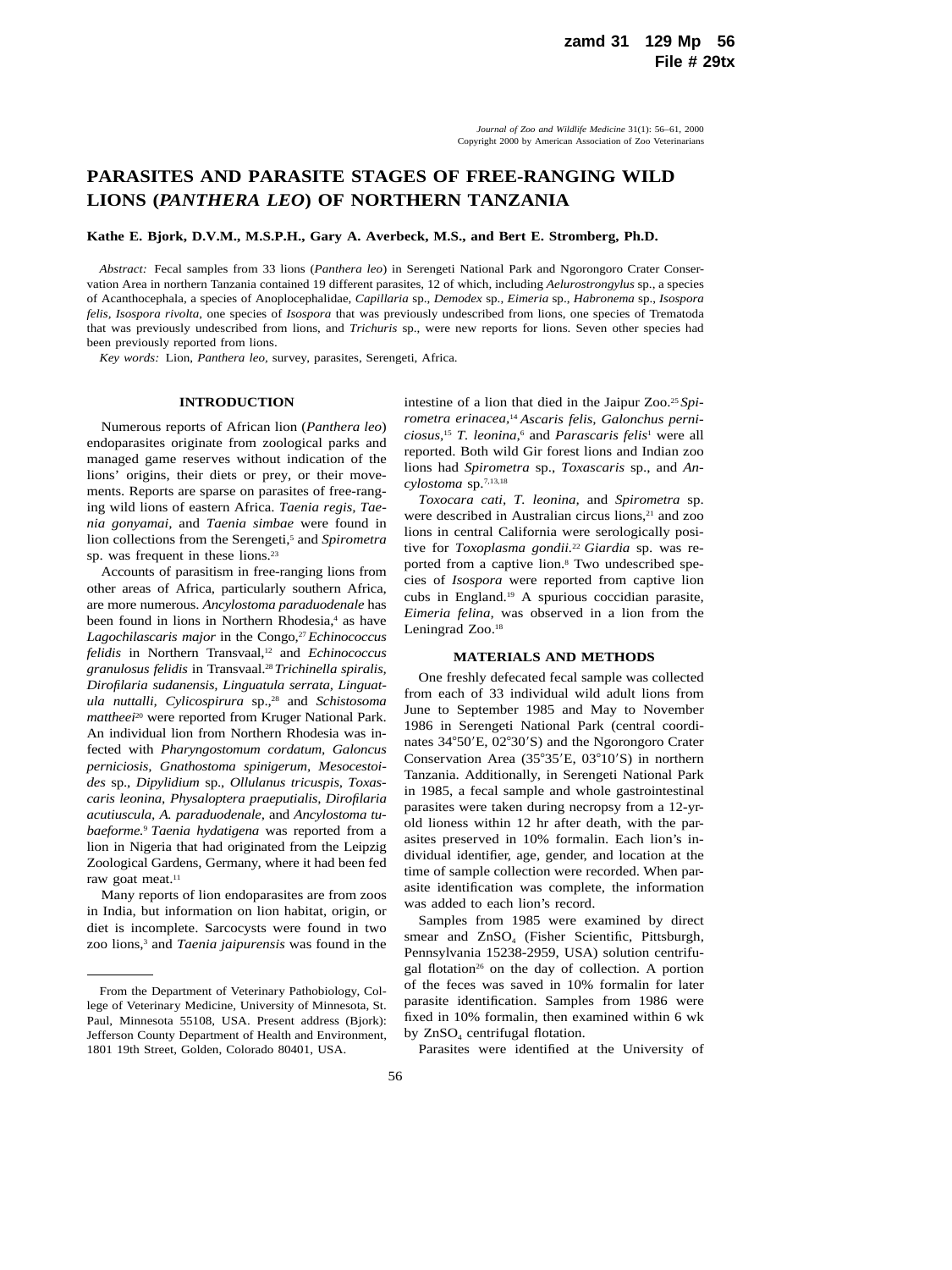| Parasite <sup>a</sup>      | Structure   | Mean length<br>in $\mu$ m (range) | Mean width<br>in $\mu$ m (range) | Lions infected $(\%)$ |
|----------------------------|-------------|-----------------------------------|----------------------------------|-----------------------|
| Protozoa                   |             |                                   |                                  |                       |
| Eimeria sp.*               | oocyst      | 50.0                              | 25.0                             | 1(3)                  |
| Giardia sp.                | trophozoite |                                   |                                  | 2(6)                  |
| Isospora felis*            | oocyst      | $43.0 (45.0 - 39.0)$              | $30.0(35.0-25.0)$                | 16(48)                |
| Isospora rivolta*          | oocyst      | $25.0(30.0-20.0)$                 | $21.0(25.0-15.0)$                | 2(6)                  |
| Isospora sp.*              | oocyst      | 15.0                              | 15.0                             | 1(3)                  |
| Sarcocystis sp.            | sporocyst   | $12.9(13.8-12.5)$                 | $8.1(8.8-7.5)$                   | 15(45)                |
| Toxoplasma-like sp.        | oocyst      | $12.0(12.5-11.25)$                | $11.7(12.5-11.3)$                | 4(12)                 |
| Trematoda                  |             |                                   |                                  |                       |
| Trematoda-like "A"*        | egg         | $63.6(75.0-55.0)$                 | $35.6(40.0-30.0)$                | 11(33)                |
| Trematoda-like "B"*        | egg         | 40.0                              | 25.0                             | 1(3)                  |
| Cestoda                    |             |                                   |                                  |                       |
| Anoplocephalidae*          | egg         | 55.0                              | 47.0                             | 1(3)                  |
| Taenia sp.**               | segments    |                                   |                                  |                       |
| Taeniidae                  | egg         | $35.7(37.5-35.0)$                 | $31.0(35.0 - 30.0)$              | 5(15)                 |
| Nematoda                   |             |                                   |                                  |                       |
| Aelurostrongylus sp.*      | larvae      | 281.9 (302.8–250.0)               | $14.4(15.0-12.5)$                | 7(21)                 |
| Ancylostoma sp.            | egg         | $61.0(70.0 - 50.0)$               | $40.6(45.0-35.0)$                | 9(27)                 |
| Ancylostoma paraduodenale* | adult worms |                                   |                                  |                       |
| Capillaria sp.*            | egg         | 75.0                              | 35.0                             | 1(3)                  |
| Habronema sp.*             | egg         | 49.0 $(50.0-47.9)$                | 10.0                             | 2(6)                  |
| Toxocara cati              | egg         | 75.0                              | $70.0(75.0-60.0)$                | 3(9)                  |
| Trichuris-like sp.         | egg         | 32.5                              | 15.0                             | 1(3)                  |
| Acanthocephala             |             |                                   |                                  |                       |
| Acanthocephala*            | egg         | 80.0                              | 50.0                             | 1(3)                  |
| Arthropoda                 |             |                                   |                                  |                       |
| Demodex sp.*               | adult       |                                   |                                  | 1(3)                  |

**Table 1.** Parasites identified from 33 lions, structure used in identification, number of structures measured, size range and mean size of structures, and number and percentage of infected lions.

 $a * =$  Parasites not previously documented from the lion;  $** =$  parasites recovered from necropsied lion; not included in prevalence data.

Minnesota Veterinary Parasitology Laboratory, St. Paul, Minnesota 55108, USA.<sup>8,10,16-18,26</sup> Parasite stages were measured microscopically with a calibrated ocular micrometer (Olympus Optical Co. Ltd., Tokyo, Japan).

Data were analyzed with SAS version 6.12 software for the personal computer.<sup>24</sup> Differences in the mean number of parasite species between lion sexes and habitats were tested for significance by using Student's *t*-test. The relationship between lion age (as the predictive variable) and number of parasite species in the stool sample (as the response variable) was analyzed by simple linear regression.

### **RESULTS**

Nineteen different parasites were identified. Prevalence, mean size, and size range of each type of parasite are presented in Table 1. The number of parasites recovered per lion ranged from zero to nine, and the mean was three. The mean number of parasite species did not differ with sex or habitat, and lion age was not a significant predictor for parasite number ( $P > 0.05$ ).

Six apicomplexan protozoans and one mastigophoran were recovered from 26 lions and included sporocysts of *Sarcocystis* sp., oocysts of *Isospora,* and oocysts morphologically resembling *Toxoplasma* sp. One *Eimeria* sp. oocyst was identified from a single sample but was a spurious parasite. *Giardia* sp. trophozoites, but no cysts, were observed in the feces of two lions.

Helminth eggs, including trematode-like (trematode and/or pseudophyllidean cestode), cyclophyllidean, nematode, and acanthocephalan forms, were found in 23 samples. The trematode-type eggs included *Spirometra* sp. and a smaller, symmetrical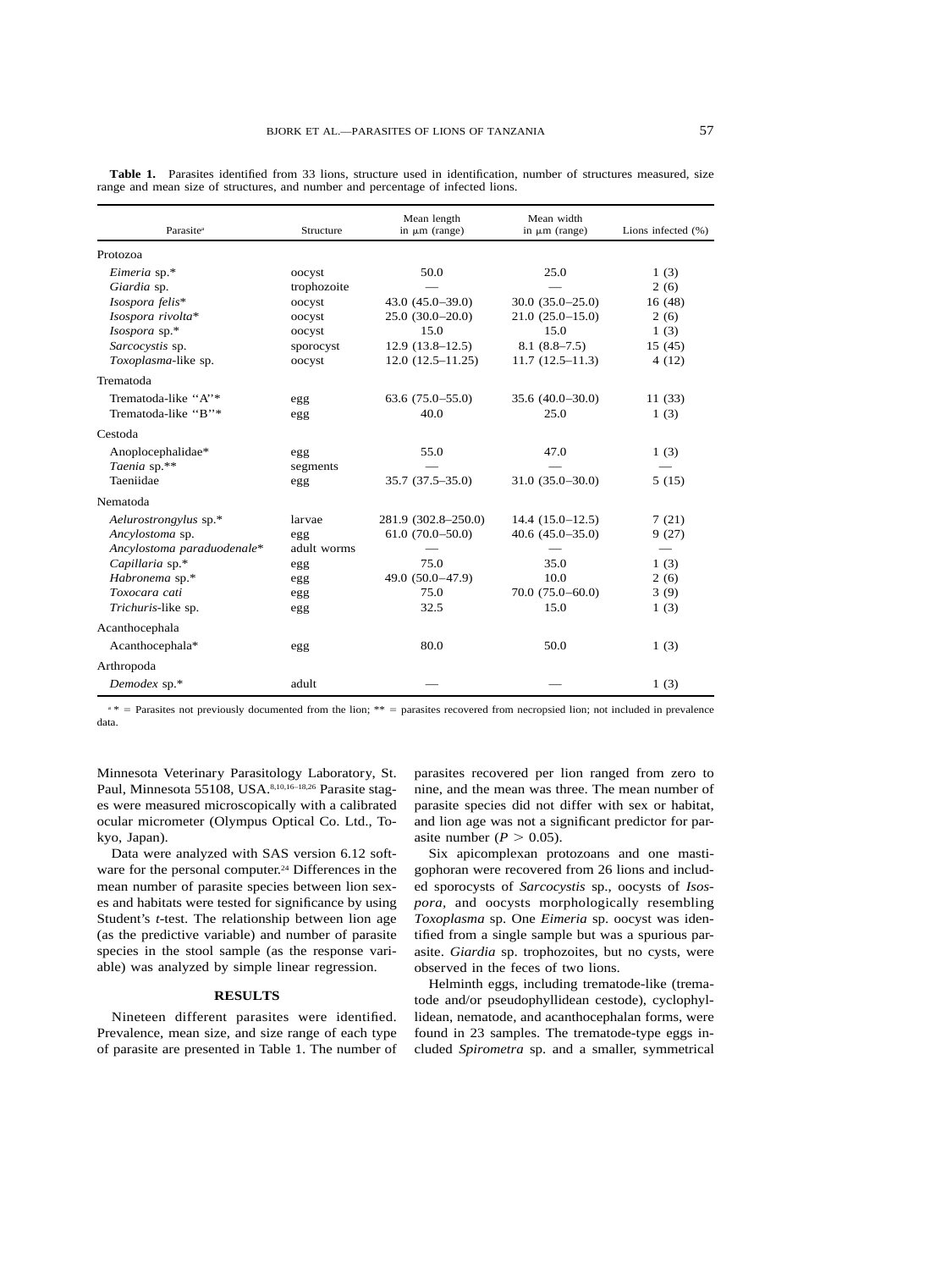egg with a discrete operculum that could not be identified further. Taeniid eggs were observed in five samples, and anoplocephalid eggs were observed in one. *Taenia* sp. adults, too autolyzed to be identified to species, were recovered from the small intestine of the necropsied lion. The most common nematodes observed were first-stage larval forms morphologically resembling those of *Aelurostrongylus abstrusus* and morulate eggs identical to those of *Ancylostoma* spp. Adult hookworms identified as *A. paraduodenale* were observed in the small intestine of the necropsied lion. A single *Trichuris* sp. egg and another of *Capillaria* sp. were identified, as were eggs of *T. cati, Habronema* sp., and an acanthocephalan. Adult *Demodex* sp. mites were observed in the feces of one lion.

Figures 1 and 2 present the parasite stages that have been reported from lion feces, and those found in this study are identified with an asterisk. All other renderings of parasite stages were based on images and descriptions from various sources.6,9,12,17,18,20,26–28

#### **Discussion**

This is the first documentation of enteric parasites in a wild population of African lions in the Serengeti region and complements an earlier survey of the hematozoans of this population.2 Of the 19 parasites or parasite stages observed, published reports are available for six in African lions. Of the remaining 13, some may be spurious findings, with the most likely source being prey species. Lions of the Serengeti region feed on diverse prey including wildebeest, zebra, several members of the antelope family, and warthogs, depending on the season. Thus, a diversity of parasite eggs and cysts may traverse the lion gastrointestinal tract throughout the year. *Eimeria* spp. do not usually parasitize felids, so the oocyst found in this study is probably a spurious parasite.

The larval *Aelurostrongylus* sp. nematodes and the adult *Demodex* sp. mites were identical to those found in other felid species<sup>16,26</sup> and may represent a true parasitic infection. The *Capillaria* sp. egg differed morphologically from capillarids commonly encountered in other felids.16,17,26 The single *Trichuris*-like egg was much smaller than those of domestic cats.

One of the trematode-like eggs was identified as *Spirometra* sp., which has been identified frequently from Serengeti lions.<sup>23</sup> The other trematode-like egg did not resemble other felid trematode or pseudophyllidean eggs and may have been spurious. Future studies should attempt to culture trematodetype eggs to a level of development that would allow a more precise identification.

Acanthocephalan eggs similar to the eggs of the

swine parasite *Macracanthorhynchus hirudinaceus* and anoplocephalid eggs that resembled those found in a number of herbivores have not previously been reported from lions and may also have been spurious parasites.

Previously identified lion parasite taxa include *Sarcocystis* sp., *Toxoplasma*-like sp., *Giardia* sp., taeniid cestodes, strongylid nematodes, and *T. cati.* We observed the sporocyst stage of a *Sarcocystis* species, and this parasite has been previously reported only in the schizogonous stage in lion muscle. *Toxoplasma gondii,* identified by serum antibody titer in a captive lion,<sup>22</sup> has not been reported in lions in the oocyst stage.

*Giardia* sp. trophozoites were reported in two lions in this study. It is possible that a technique more suitable for the detection of *Giardia* spp. in preserved feces, such as a direct immunofluorescence assay (IFA), may reveal a higher prevalence of infection than did  $ZnSO<sub>4</sub>$  centrifugal flotation. Flotation is inadequate for detecting formalin-fixed *Giardia* sp. cysts. Testing by IFA may also be necessary to detect other parasites such as *Cryptosporidium* sp.

The eggs of *Taenia* spp. and *Echinococcus* spp. are indistinguishable from each other in a fecal flotation; however, the several adult *Taenia* sp. in the necropsied lion suggest that eggs may have been *Taenia* sp. Taeniid infections in lions may also be more prevalent than suggested in this study because gravid *Taenia* sp. segments are more common in scats than are individual eggs and are normally not observed on centrifugal flotations.

The strongylid eggs, morphologically similar to hookworm eggs, were probably from a species of *Ancylostoma.* The adult worms recovered from the necropsied lion suggest that some or all were *A. paraduodenale.* Adults and larvae of *O. tricuspis,* a trichostrongyle that parasitizes lions, are found in host vomitus and would not normally be encountered in feces. *Habronema* sp., a spirurid nematode parasite of equids, may have been spurious, resulting from lions preying on zebras. It is possible that species of spirurids noted in other studies (such as *P. praeputialis, G. spinigerum,* and *Cylicospirura* sp.) were not seen in this population of lions because of the limitations of the centrifugal flotation technique. Examination of direct smears or sediments of fecal material might reveal the presence of these parasites. *Toxocara cati* has been found previously in captive circus lions but has not been reported from wild, free-ranging lions.

Without thorough demonstrations of life cycles and cross-infectivity studies of a number of these parasites, no positive identification to species can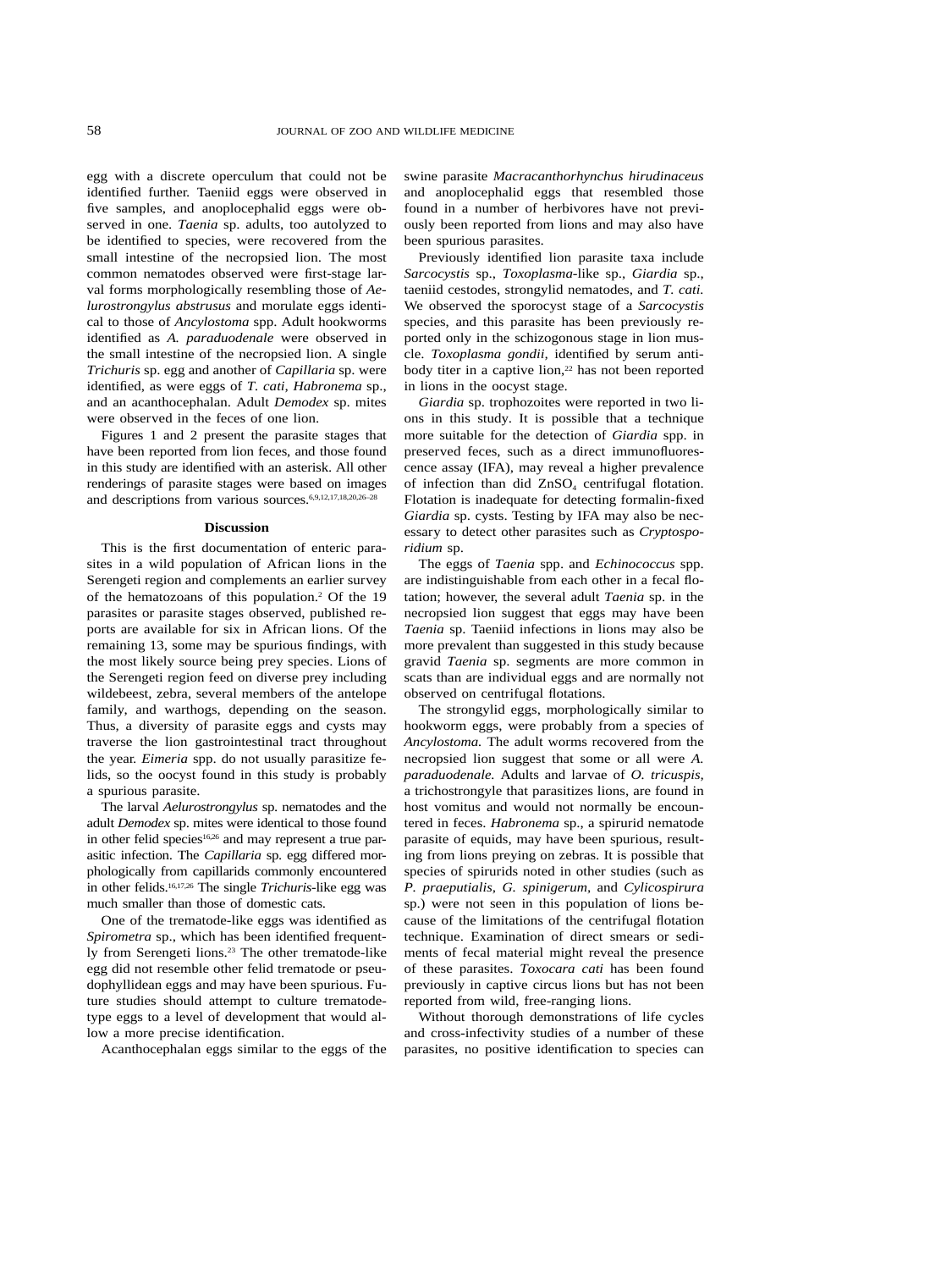

**Figure 1.** Nematode, acanthocephalan, and pentastomid stages observed in lion feces or vomitus (*Ollulanus tricuspis*). Spurious indicates that the structure is thought to have originated from a prey species and does not represent a true parasite of lions. Asterisk indicates products observed during this study. All other renderings of parasite stages were based on images and descriptions from sources referenced in the text. Scale bar =  $100 \mu m$ .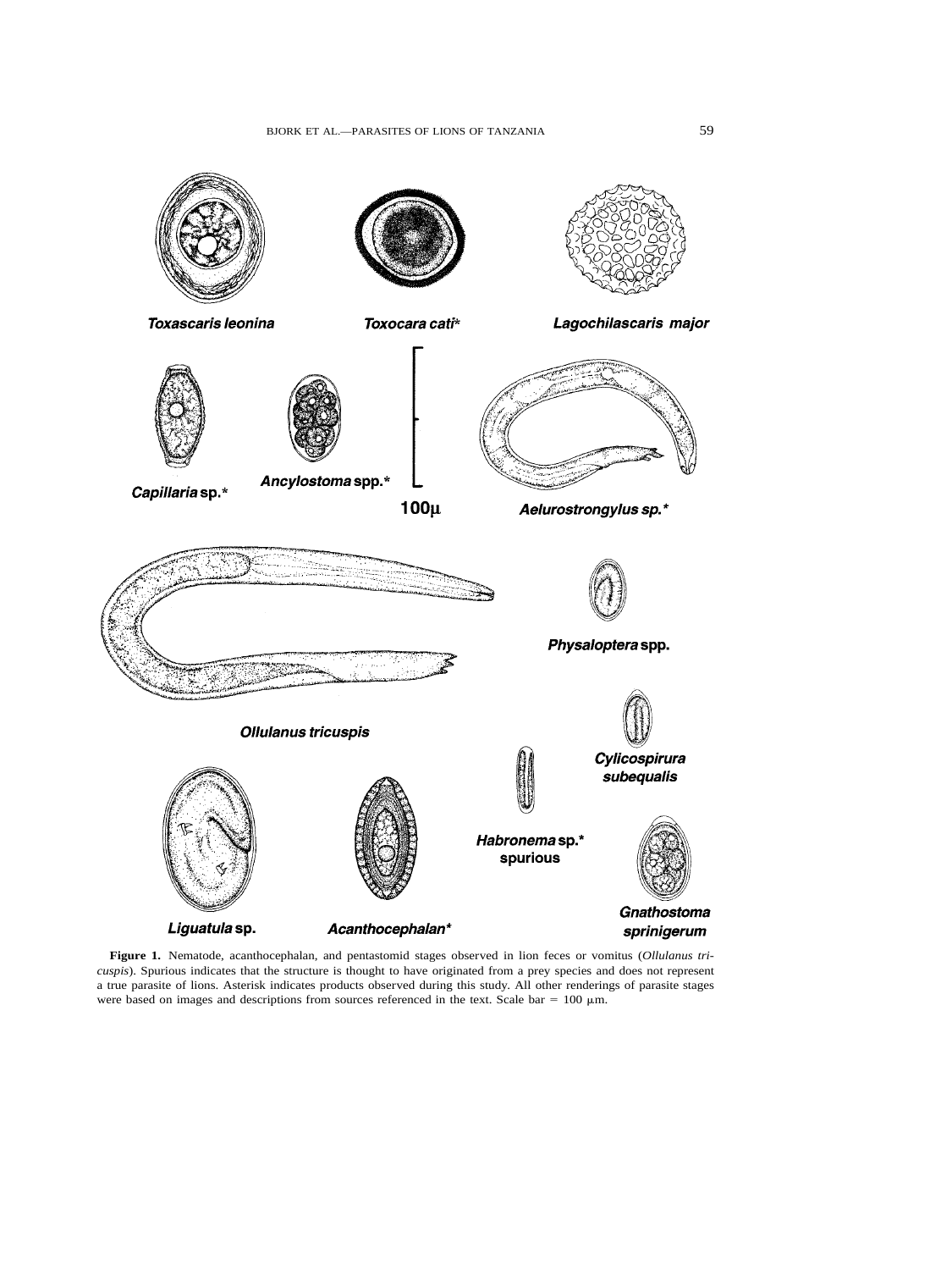

**Figure 2.** Cestode, trematode, protozoan, and arthropod stages observed in lion feces. Spurious indicates that the structure is thought to have originated from a prey species and does not represent a true parasite of lions. Asterisk indicates products observed during this study. All other renderings of parasite stages were based on images and descriptions from sources referenced in the text. Scale bar =  $100 \mu m$ .